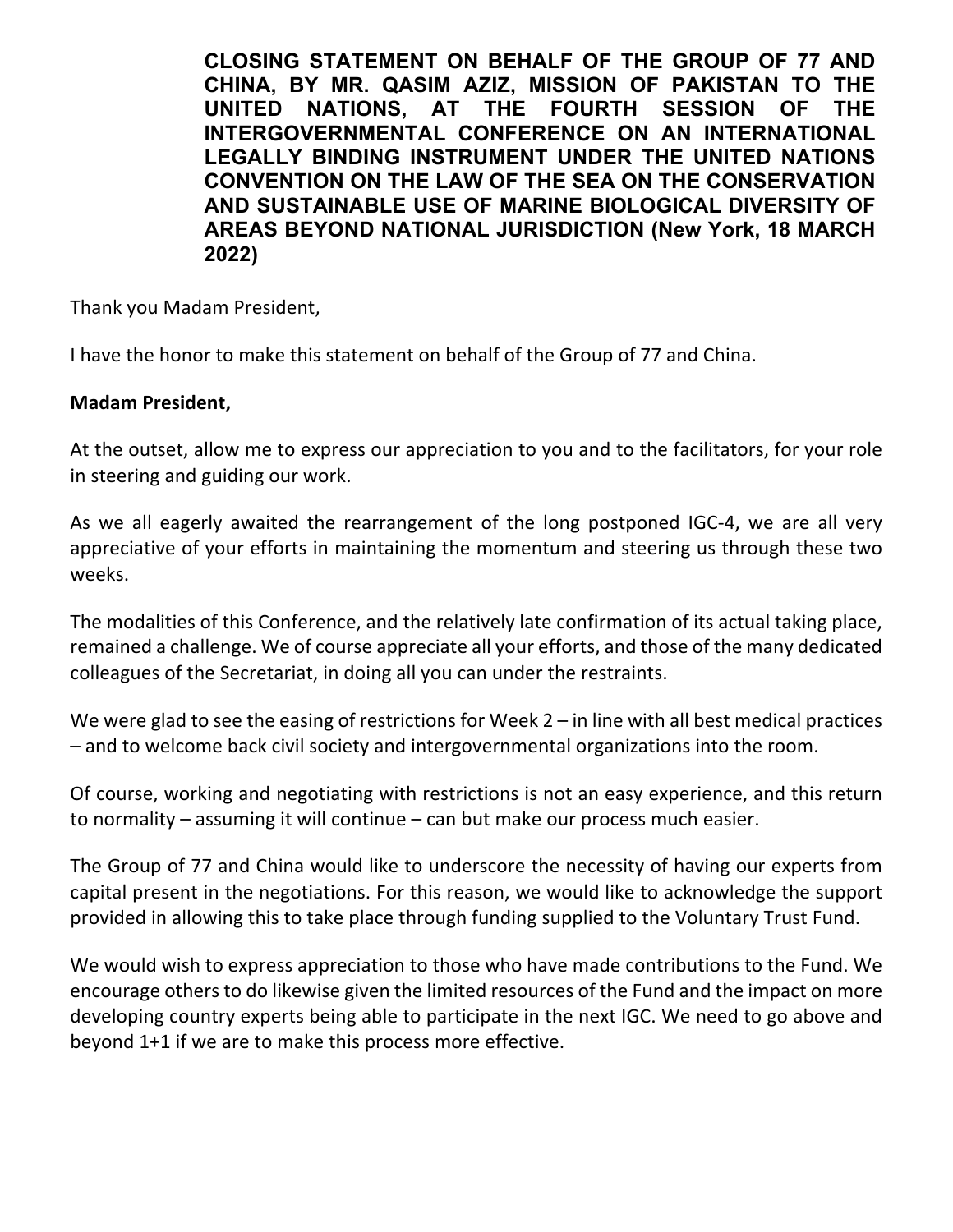## **Madam President,**

Despite the lost time, we reiterate the need to build on the discussions that took place during the first three sessions of the IGCs, as well as the IGC-4, to advance this important process forward following the right pace with the view of adopting this instrument as soon as possible, in line with the IGC's mandate in UNGA resolution 72/249.

In so doing, we expect that the positions expressed by the Group of 77 and China across the various topics to be duly reflected in the updated draft text coming in the next months. We encourage the President to prepare a second revised draft treaty text for our consideration at the earliest possible opportunity.

The Group of 77 and China stresses that the future instrument must encompass topics identified in the package agreed in 2011.

To this end, we firmly believe that the principle of the common heritage of mankind should guide and underpin the new legal regime for the conservation and sustainable use of marine biological diversity of areas beyond national jurisdiction, including the access and sharing of benefits of marine genetic resources (MGRs).

This principle provides a legal foundation for a fair and equitable regime that would allow all countries to benefit from the potential that marine biodiversity represents in terms of global food security and economic prosperity, and to address the challenges of conservation and sustainable use of MGRs of areas beyond national jurisdictions.

The Group of 77 & China remains fully committed to this principle and to its effective implementation.

In our view, an Agreement which is fully reflective of the "2011 package deal" will see overwhelming support from our delegations – and from all States open to ratify the instrument.

We have been encouraged and heartened by seeing colleagues from across all parts of the globe back in this room together. The commitment and common decency of the delegates in the room is clear to all – and there is undeniable trust built up over years in these engagements, with good will and good faith in wide appearance.

## **Madam President,**

But. And there is a but. Distrust and hesitation - a hesitation that at times may lead to the repetition of stale points and the seeming rigidity on core elements – this distrust is borne of history, and of reality. Pledges and promises have proliferated in various instruments and agreements that overlap with the areas we have worked on together these past weeks, months and years. They have not been matched with a true commitment to fairness and equality. If